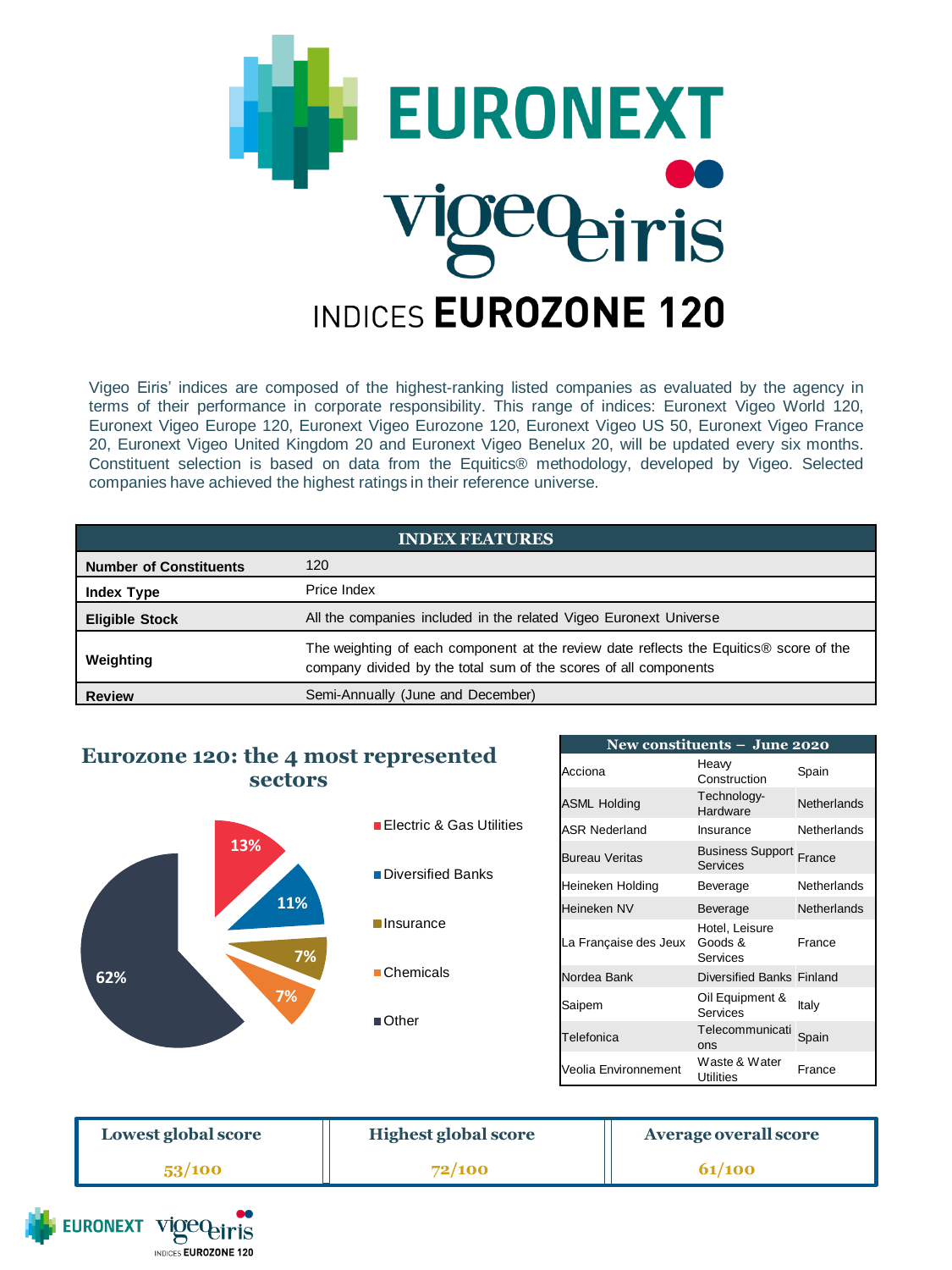| <b>EUROZONE 120 Index constituents - June 2020</b> |                        |                    |              |  |
|----------------------------------------------------|------------------------|--------------------|--------------|--|
| <b>Sector</b>                                      | <b>Issuer</b>          | Country            | <b>ISIN</b>  |  |
| Electric & Gas Utilities                           | A2A                    | Italy              | IT0001233417 |  |
| <b>Diversified Banks</b>                           | Abn Amro Bank          | <b>Netherlands</b> | NL0011540547 |  |
| Heavy Construction                                 | Acciona                | Spain              | ES0125220311 |  |
| Hotel, Leisure Goods & Services                    | Accor                  | France             | FR0000120404 |  |
| Specialised Retail                                 | adidas                 | Germany            | DE000A1EWWW0 |  |
| Insurance                                          | Aegon                  | <b>Netherlands</b> | NL0000303709 |  |
| Transport & Logistics                              | Aeroports de Paris     | France             | FR0010340141 |  |
| Chemicals                                          | Air Liquide            | France             | FR0000120073 |  |
| Chemicals                                          | Akzo Nobel             | Netherlands        | NL0013267909 |  |
| Insurance                                          | Allianz                | Germany            | DE0008404005 |  |
| Financial Services - General                       | Amundi                 | France             | FR0004125920 |  |
| Mining & Metals                                    | <b>ArcelorMittal</b>   | Luxembourg         | LU1598757687 |  |
| Technology-Hardware                                | <b>ASML Holding</b>    | Netherlands        | NL0010273215 |  |
| Insurance                                          | <b>ASR Nederland</b>   | <b>Netherlands</b> | NL0011872643 |  |
| Insurance                                          | Assicurazioni Generali | Italy              | IT0000062072 |  |
| Software & IT Services                             | Atos                   | France             | FR0000051732 |  |
| Insurance                                          | Axa                    | France             | FR0000120628 |  |
| <b>Diversified Banks</b>                           | <b>Banco Santander</b> | Spain              | ES0113900J37 |  |
| <b>Diversified Banks</b>                           | <b>BBVA</b>            | Spain              | ES0113211835 |  |
| Health Care Equipment &<br><b>Services</b>         | Biomerieux             | France             | FR0013280286 |  |
| <b>Diversified Banks</b>                           | <b>BNP Paribas</b>     | France             | FR0000131104 |  |
| <b>Heavy Construction</b>                          | <b>Bouygues</b>        | France             | FR0000120503 |  |
| <b>Business Support Services</b>                   | <b>Bureau Veritas</b>  | France             | FR0006174348 |  |
| <b>Diversified Banks</b>                           | CaixaBank              | Spain              | ES0140609019 |  |
| Software & IT Services                             | Capgemini              | France             | FR0000125338 |  |
| Supermarkets                                       | Carrefour              | France             | FR0000120172 |  |
| Luxury Goods & Cosmetics                           | Christian Dior         | France             | FR0000130403 |  |
| <b>Industrial Goods &amp; Services</b>             | <b>CNH Industrial</b>  | Italy              | NL0010545661 |  |
| Insurance                                          | <b>CNP Assurances</b>  | France             | FR0000120222 |  |
| Financial Services - Real Estate                   | Cofinimmo              | Belgium            | BE0003593044 |  |
| <b>Diversified Banks</b>                           | Commerzbank            | Germany            | DE000CBK1001 |  |
| Financial Services - Real Estate                   | Covivio                | France             | FR0000064578 |  |
| Diversified Banks                                  | Credit Agricole        | France             | FR0000045072 |  |
| <b>Building Materials</b>                          | <b>CRH</b>             | Ireland            | IE0001827041 |  |
| Food                                               | Danone                 | France             | FR0000120644 |  |
| Financial Services - General                       | Deutsche Boerse        | Germany            | DE0005810055 |  |
| Telecommunications                                 | Deutsche Telekom       | Germany            | DE0005557508 |  |
| Chemicals                                          | <b>DSM</b>             | Netherlands        | NL0000009827 |  |

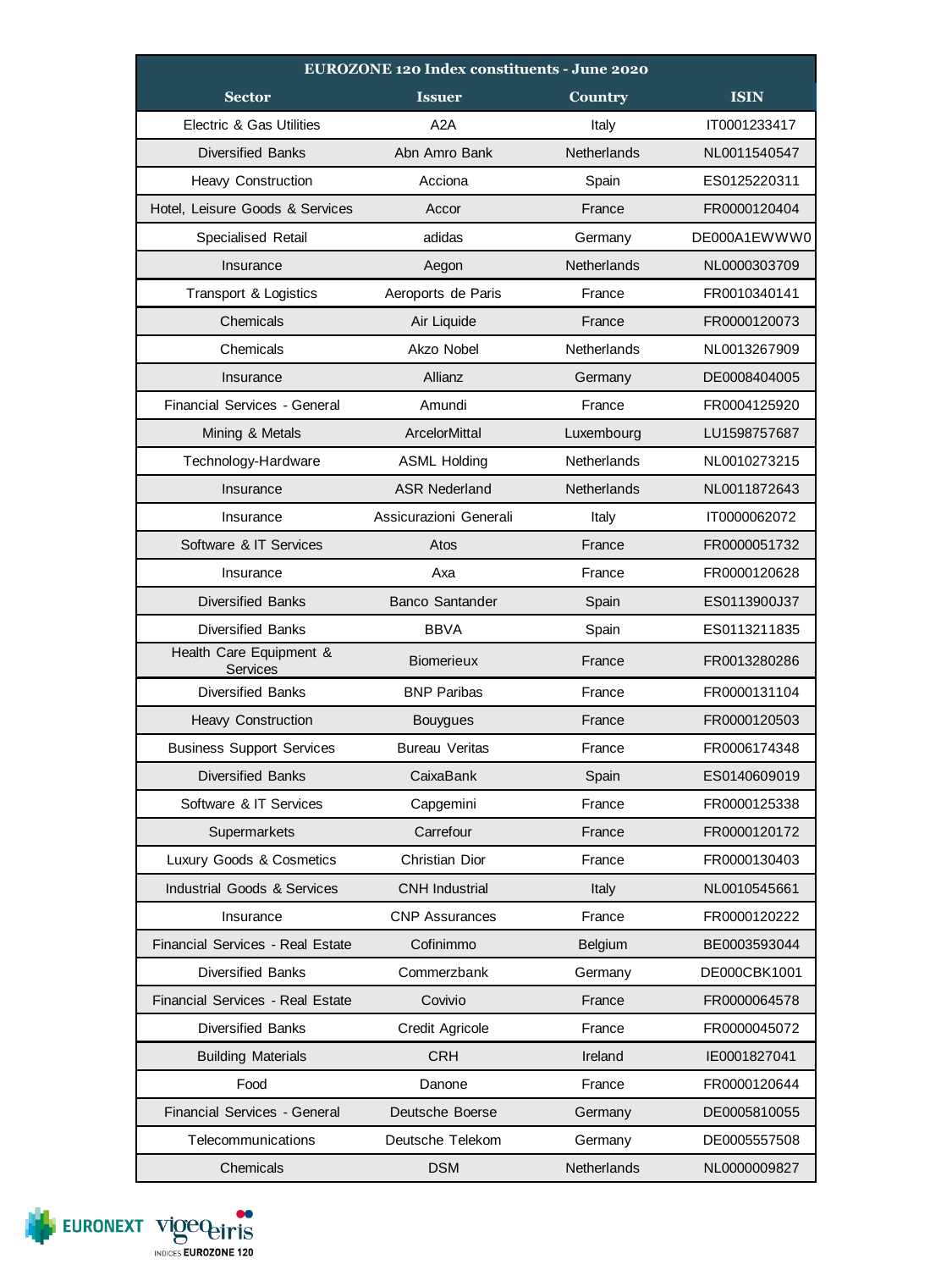| <b>EUROZONE 120 Index constituents - June 2020</b> |                                            |             |              |
|----------------------------------------------------|--------------------------------------------|-------------|--------------|
| <b>Sector</b>                                      | <b>Issuer</b>                              | Country     | <b>ISIN</b>  |
| <b>Electric &amp; Gas Utilities</b>                | E.on                                       | Germany     | DE000ENAG999 |
| Electric & Gas Utilities                           | Electricite de France                      | France      | FR0010242511 |
| Electric & Gas Utilities                           | Enagas                                     | Spain       | ES0130960018 |
| <b>Electric &amp; Gas Utilities</b>                | Endesa                                     | Spain       | ES0130670112 |
| Electric & Gas Utilities                           | Enel                                       | Italy       | IT0003128367 |
| <b>Electric &amp; Gas Utilities</b>                | Energias de Portugal                       | Portugal    | PTEDP0AM0009 |
| Electric & Gas Utilities                           | Engie                                      | France      | FR0010208488 |
| Retail & Specialised Banks                         | Erste Group Bank                           | Austria     | AT0000652011 |
| Financial Services - General                       | Eurazeo                                    | France      | FR0000121121 |
| Chemicals                                          | Evonik Industries                          | Germany     | DE000EVNK013 |
| <b>Heavy Construction</b>                          | Ferrovial                                  | Spain       | ES0118900010 |
| Electric & Gas Utilities                           | Fortum                                     | Finland     | FI0009007132 |
| Energy                                             | Galp Energia                               | Portugal    | PTGAL0AM0009 |
| Financial Services - Real Estate                   | Gecina                                     | France      | FR0010040865 |
| Electric & Gas Utilities                           | Grupo Iberdrola                            | Spain       | ES0144580Y14 |
| Beverage                                           | Heineken Holding                           | Netherlands | NL0000008977 |
| Beverage                                           | Heineken NV                                | Netherlands | NL0000009165 |
| Luxury Goods & Cosmetics                           | Henkel                                     | Germany     | DE0006048432 |
| Specialised Retail                                 | Hugo Boss                                  | Germany     | DE000A1PHFF7 |
| Financial Services - Real Estate                   | Icade                                      | France      | FR0000035081 |
| Specialised Retail                                 | Inditex                                    | Spain       | ES0148396007 |
| Technology-Hardware                                | Infineon Technologies                      | Germany     | DE0006231004 |
| <b>Diversified Banks</b>                           | <b>ING Groep</b>                           | Netherlands | NL0011821202 |
| Technology-Hardware                                | Ingenico                                   | France      | FR0000125346 |
| <b>Diversified Banks</b>                           | Intesa Sanpaolo                            | Italy       | IT0000072618 |
| Supermarkets                                       | Jeronimo Martins                           | Portugal    | PTJMT0AE0001 |
| Diversified Banks                                  | <b>KBC Group</b>                           | Belgium     | BE0003565737 |
| Luxury Goods & Cosmetics                           | Kering                                     | France      | FR0000121485 |
| Financial Services - Real Estate                   | Klepierre                                  | France      | FR0000121964 |
| Telecommunications                                 | <b>KPN</b>                                 | Netherlands | NL0000009082 |
| Luxury Goods & Cosmetics                           | L Oreal                                    | France      | FR0000120321 |
| Hotel, Leisure Goods & Services                    | La Française des Jeux                      | France      | FR0013451333 |
| Chemicals                                          | Lanxess                                    | Germany     | DE0005470405 |
| Electric Components & Equipment                    | Legrand                                    | France      | FR0010307819 |
| Luxury Goods & Cosmetics                           | <b>LVMH Moet Hennessy</b><br>Louis Vuitton | France      | FR0000121014 |
| Insurance                                          | Mapfre                                     | Spain       | ES0124244E34 |
| Automobiles                                        | Michelin                                   | France      | FR0000121261 |
| Insurance                                          | Munich Re                                  | Germany     | DE0008430026 |

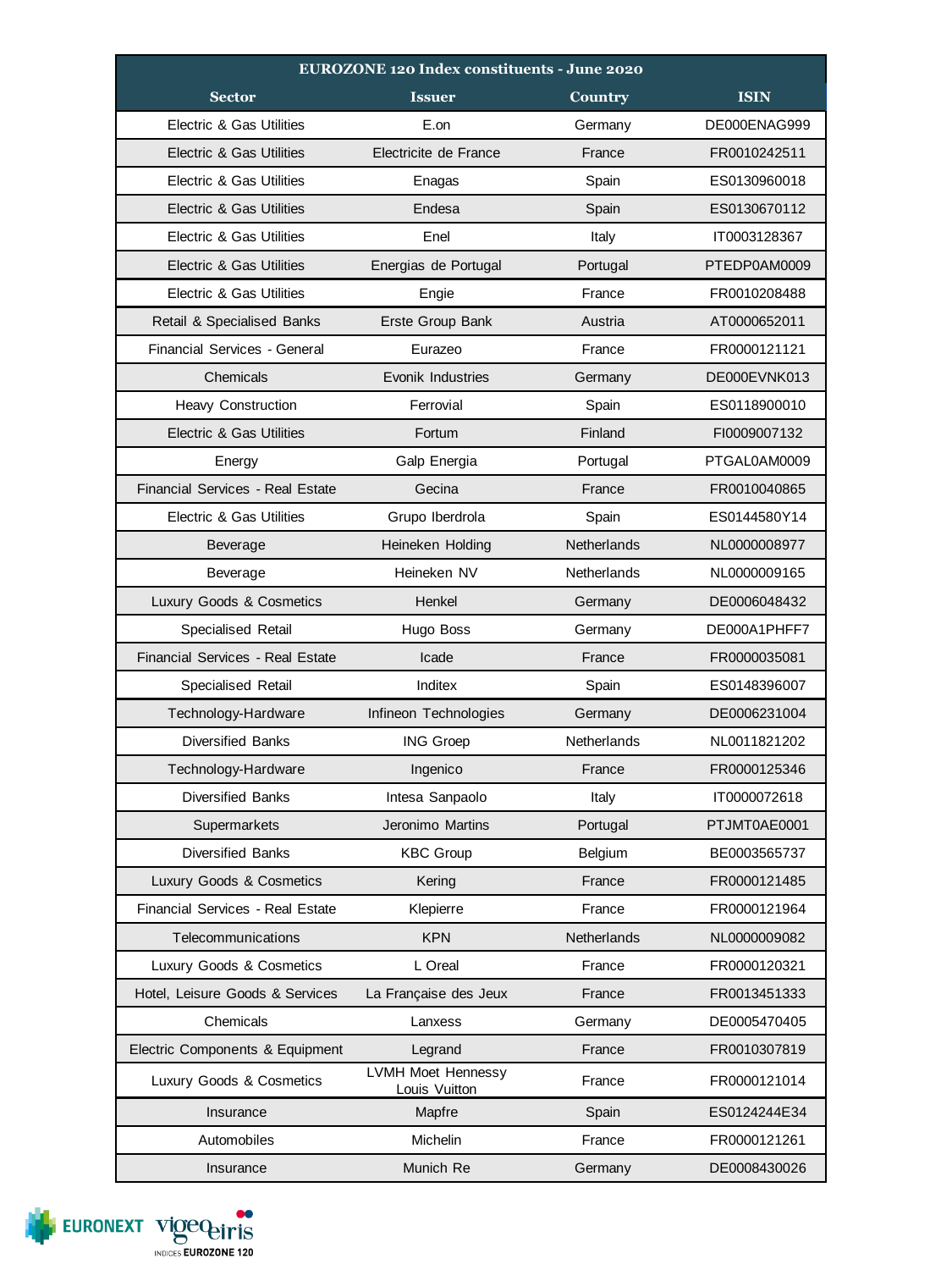| <b>EUROZONE 120 Index constituents - June 2020</b> |                                    |                |                     |
|----------------------------------------------------|------------------------------------|----------------|---------------------|
| <b>Sector</b>                                      | <b>Issuer</b>                      | <b>Country</b> | <b>ISIN</b>         |
| <b>Diversified Banks</b>                           | <b>Natixis</b>                     | France         | FR0000120685        |
| Electric & Gas Utilities                           | Naturgy Energy Group               | Spain          | ES0116870314        |
| Technology-Hardware                                | Nokia                              | Finland        | FI0009000681        |
| <b>Diversified Banks</b>                           | Nordea Bank                        | Finland        | FI4000297767        |
| Energy                                             | Omv                                | Austria        | AT0000743059        |
| Telecommunications                                 | Orange                             | France         | FR0000133308        |
| Beverage                                           | Pernod-Ricard                      | France         | FR0000120693        |
| Automobiles                                        | Peugeot                            | France         | FR0000121501        |
| Transport & Logistics                              | Poste Italiane                     | Italy          | IT0003796171        |
| Broadcasting & Advertising                         | <b>Publicis Groupe</b>             | France         | FR0000130577        |
| <b>Business Support Services</b>                   | Randstad                           | Netherlands    | NL0000379121        |
| <b>Electric &amp; Gas Utilities</b>                | <b>Red Electrica</b>               | Spain          | ES0173093024        |
| Energy                                             | Repsol                             | Spain          | ES0173516115        |
| Specialised Retail                                 | Rexel                              | France         | FR0010451203        |
| Electric & Gas Utilities                           | <b>RWE</b>                         | Germany        | DE0007037129        |
| Aerospace                                          | Safran                             | France         | FR0000073272        |
| Oil Equipment & Services                           | Saipem                             | Italy          | IT0005252140        |
| Software & IT Services                             | <b>SAP</b>                         | Germany        | DE0007164600        |
| Electric Components & Equipment                    | Schneider Electric                 | France         | FR0000121972        |
| Technology-Hardware                                | <b>SEB</b>                         | France         | FR0000121709        |
| Electric Components & Equipment                    | Siemens Gamesa<br>Renewable Energy | Spain          | ES0143416115        |
| Forest Products & Paper                            | Smurfit Kappa Group                | Ireland        | <b>IE00B1RR8406</b> |
| Electric & Gas Utilities                           | Snam                               | Italy          | IT0003153415        |
| <b>Diversified Banks</b>                           | Societe Generale                   | France         | FR0000130809        |
| Hotel, Leisure Goods & Services                    | Sodexo                             | France         | FR0000121220        |
| Chemicals                                          | Solvay                             | Belgium        | BE0003470755        |
| Technology-Hardware                                | <b>STMicroelectronics</b>          | Netherlands    | NL0000226223        |
| Forest Products & Paper                            | Stora Enso                         | Finland        | FI0009005961        |
| Waste & Water Utilities                            | Suez                               | France         | FR0010613471        |
| Chemicals                                          | Symrise                            | Germany        | DE000SYM9999        |
| Telecommunications                                 | Telecom Italia                     | Italy          | IT0003497168        |
| Telecommunications                                 | Telefonica                         | Spain          | ES0178430E18        |
| <b>Business Support Services</b>                   | Teleperformance                    | France         | FR0000051807        |
| <b>Electric &amp; Gas Utilities</b>                | Terna                              | Italy          | IT0003242622        |
| Chemicals                                          | Umicore                            | Belgium        | BE0974320526        |
| Financial Services - Real Estate                   | Unibail-Rodamco-<br>Westfield      | France         | FR0013326246        |
| Food                                               | Unilever nv                        | Netherlands    | NL0000388619        |
| Forest Products & Paper                            | UPM-Kymmene                        | Finland        | FI0009005987        |